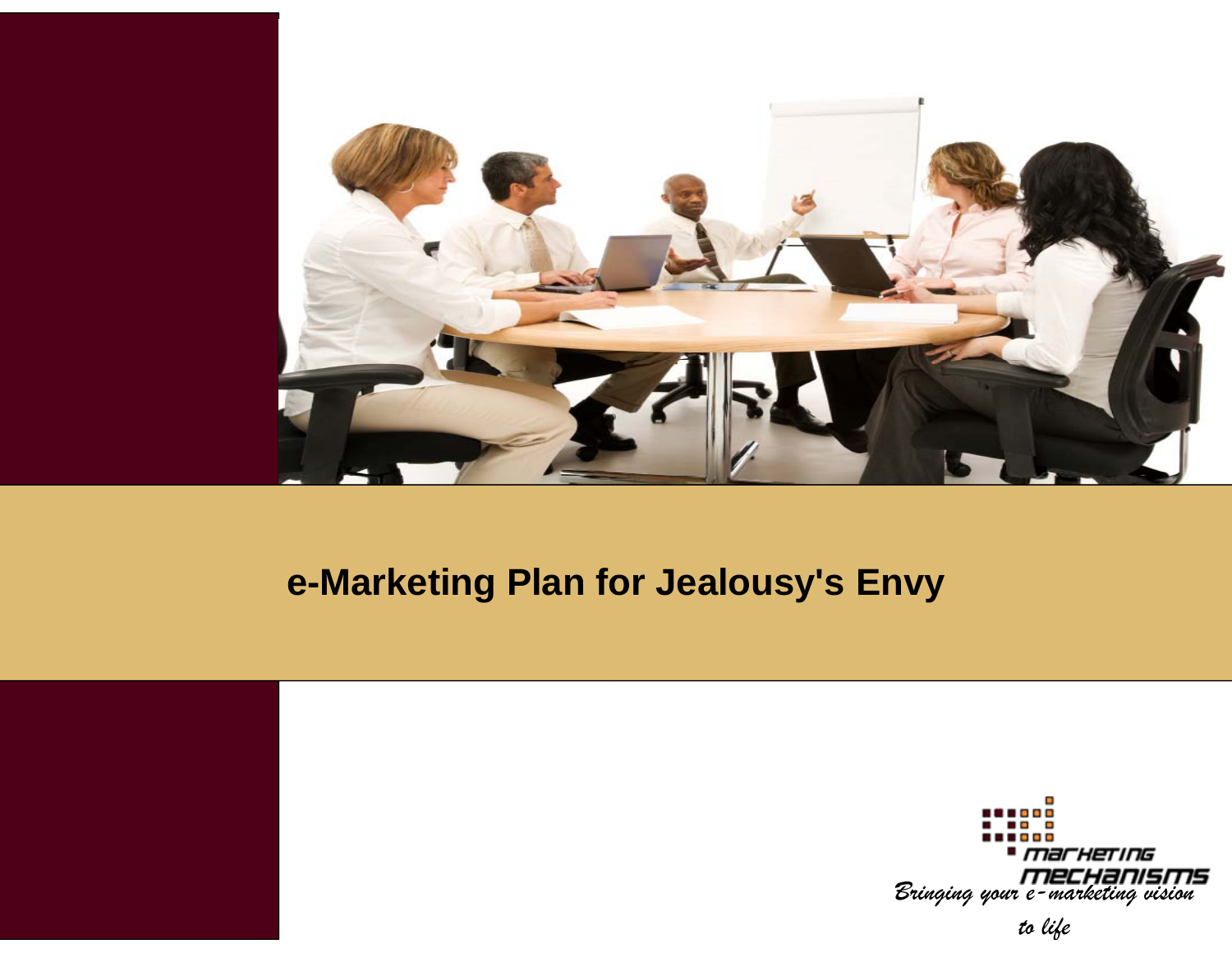### The Market: Women's Shoes The Footwear Industry

- $\bullet$  Many retailers now sell their shoes online; Google search returned 56,000 million hits after querying "women's shoes"
- $\bullet$ Top competitors: Payless, Steve Madden, Coach, Bakers, Payless, and Naturalizer
- 0 Between 2005 and 2007, the market saw a steady 3% growth in women's footwear overall
- 0 Research shows that that there are some shifting dynamics in the places consumers are shopping for shoes. While brick-andmortar stores saw minimal to no growth overall, online sales for athletic footwear categories saw double-digit growth. "**Online has become an important destination for consumers to make shoe purchases**. Free overnight shipping and free return shipping plus all your favorite brands in one convenient place.
- $\bullet$  Researchers urge retailers to find ways to make customers want to buy footwear.



-HETING *Bringing your e-marketing vision*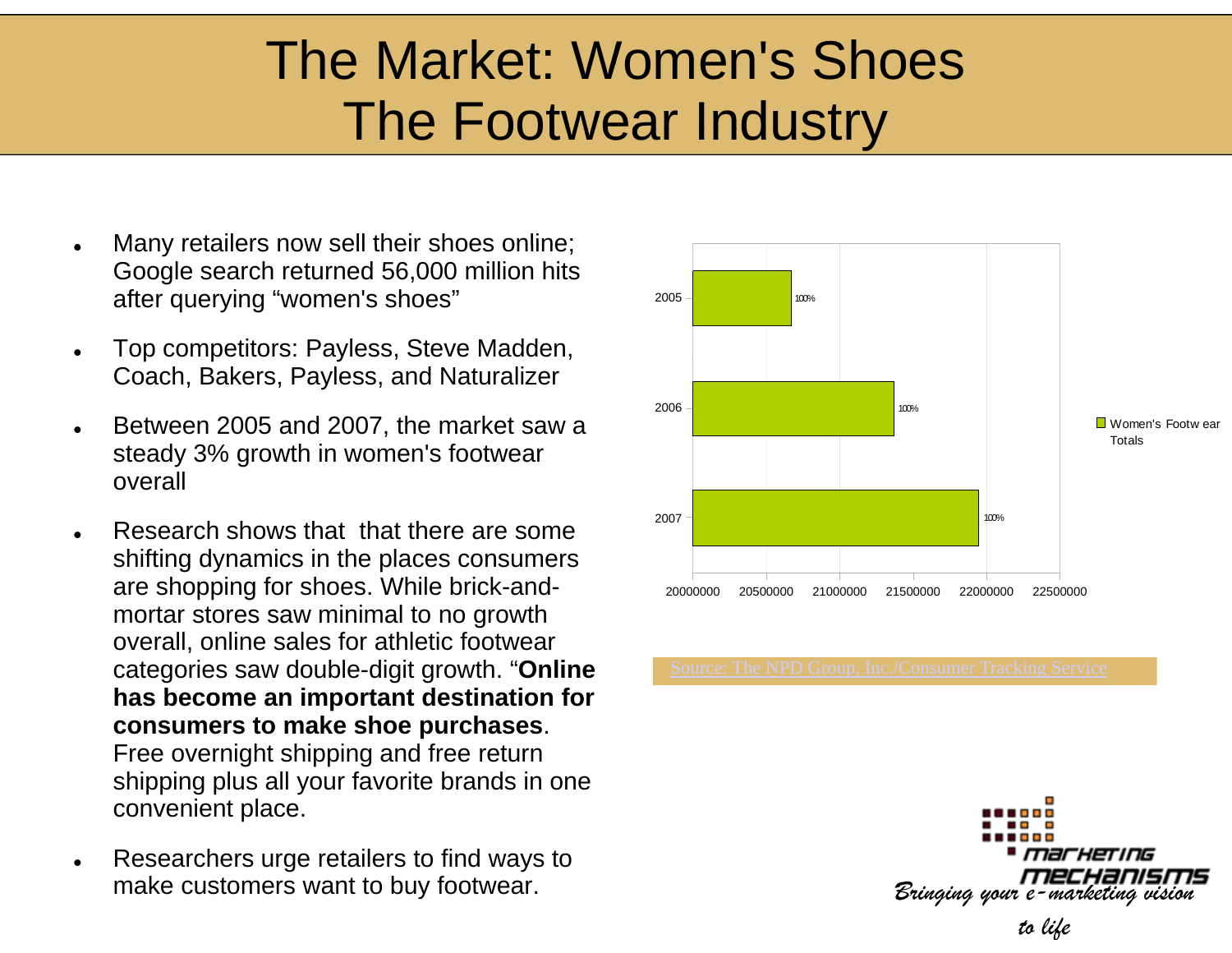#### What Jealousy's Envy Offers The Product Line

Jealousy's Envy is an online store designed for women. It offers various women's shoes at low prices. The company offers flats, kitten heels, stilettos, wedges, and casual shoes. The company will also promote the use of "divalicious" parties, which will allow hostesses of these parties to receive a free pair of shoes of their choice.

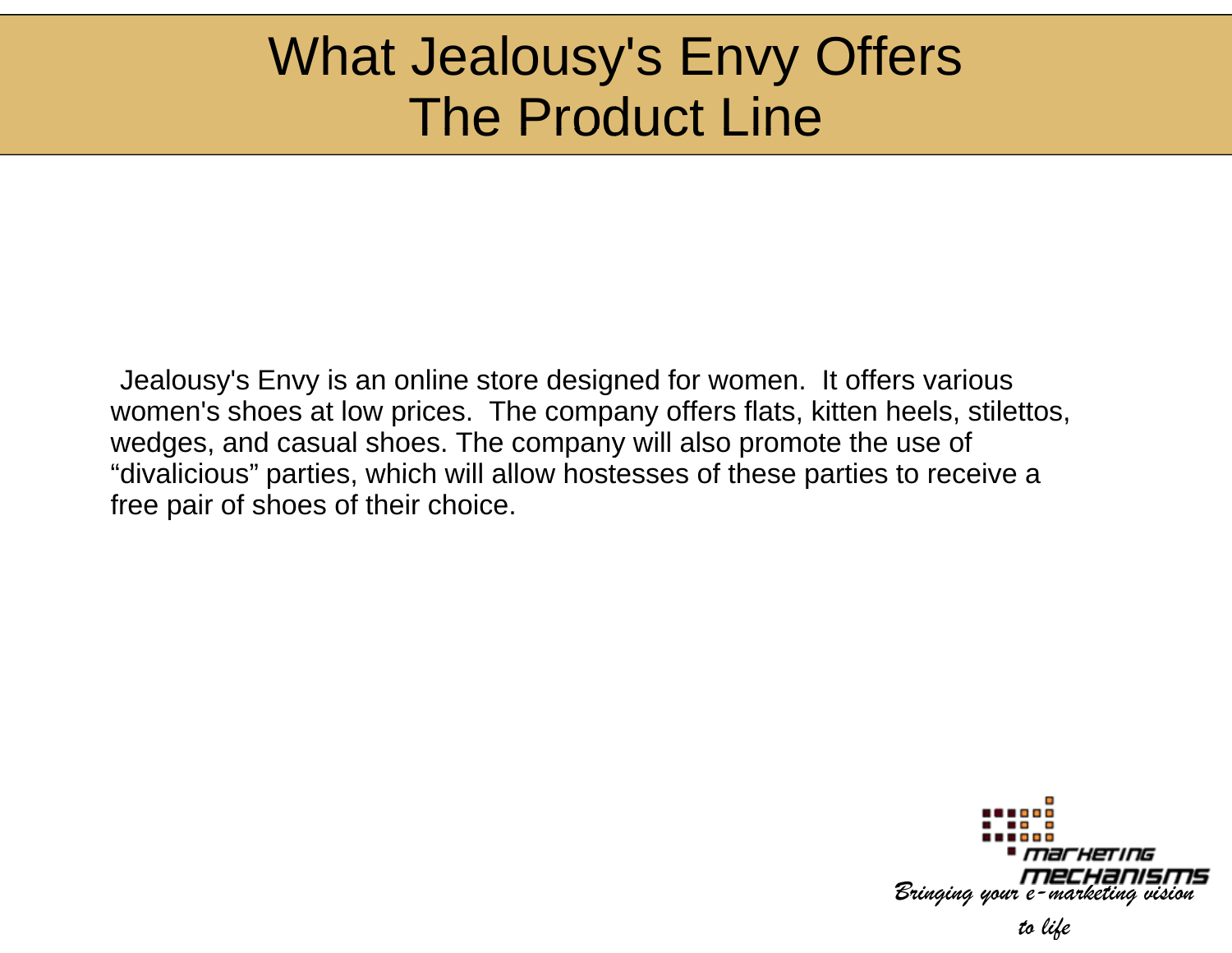## Jealousy's Envy vs. The Competition Strengths

- $\bullet$ • Online market for shoes is strong – people seek out good deals and make purchases when they find them!
- $\bullet$  $\bullet$  Parties are a niche – people tend to look for a way to get something for free
- $\bullet$ Start up costs are low—mainly payin g for inventory and site
- $\bullet$ • Variety of shoes—not just one kind like heels, etc.
- 0 • All online—no overhead costs for staff, rental fees, etc.
- 0 • Emergence of social media, other Web 2.0 makes costs for advertising low

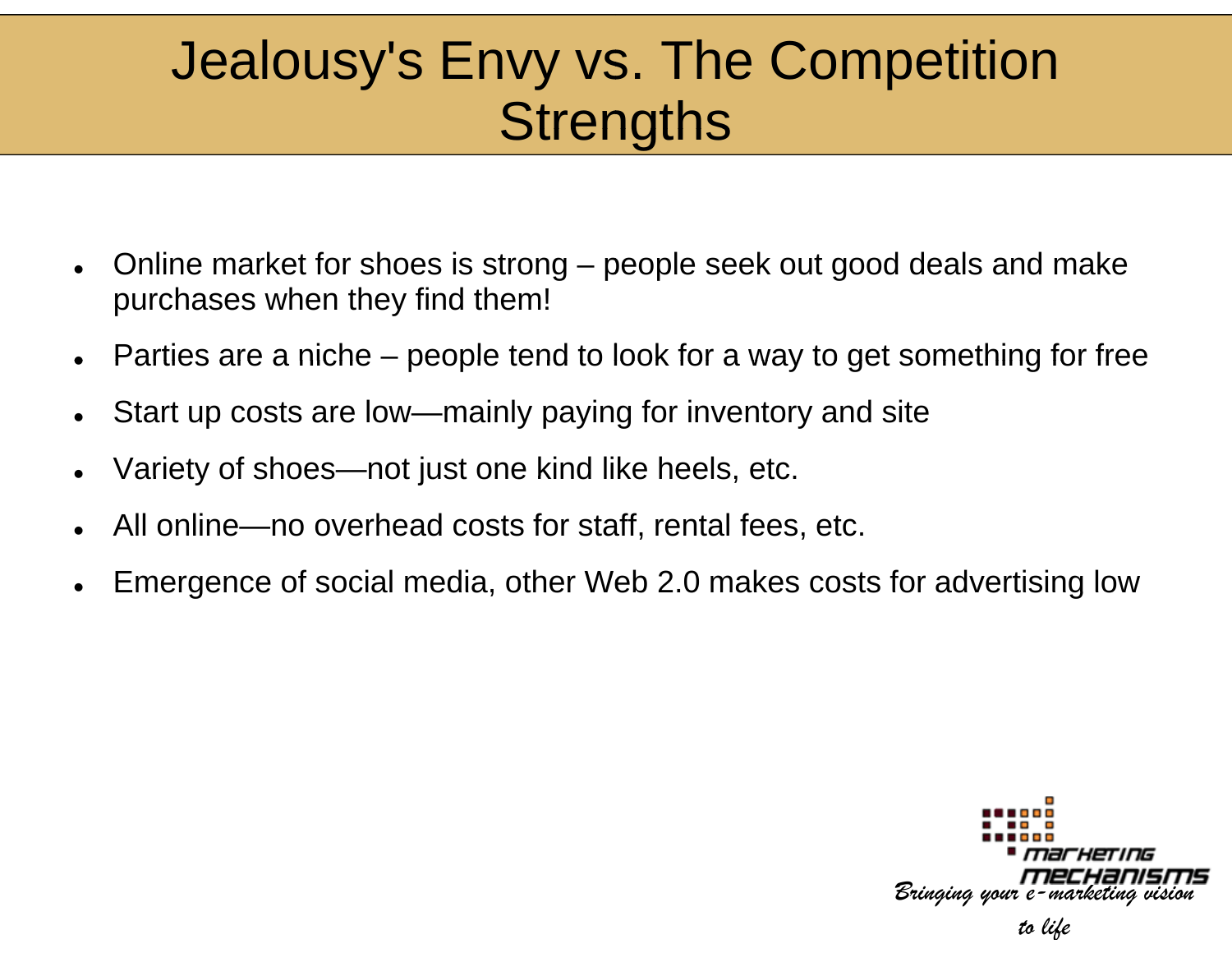#### Jealousy's Envy vs. The Competition Weaknesses

- $\bullet$ • People unfamiliar with company; have to establish trust
- $\bullet$ • High advertising cost to start and get brand recognized, but lower than traditional "brick-and-mortar" companies
- $\bullet$ Less available capital
- $\bullet$ • Although selling women's shoes, not exhaustive—no athletic shoes, or shoes for older adults, etc.

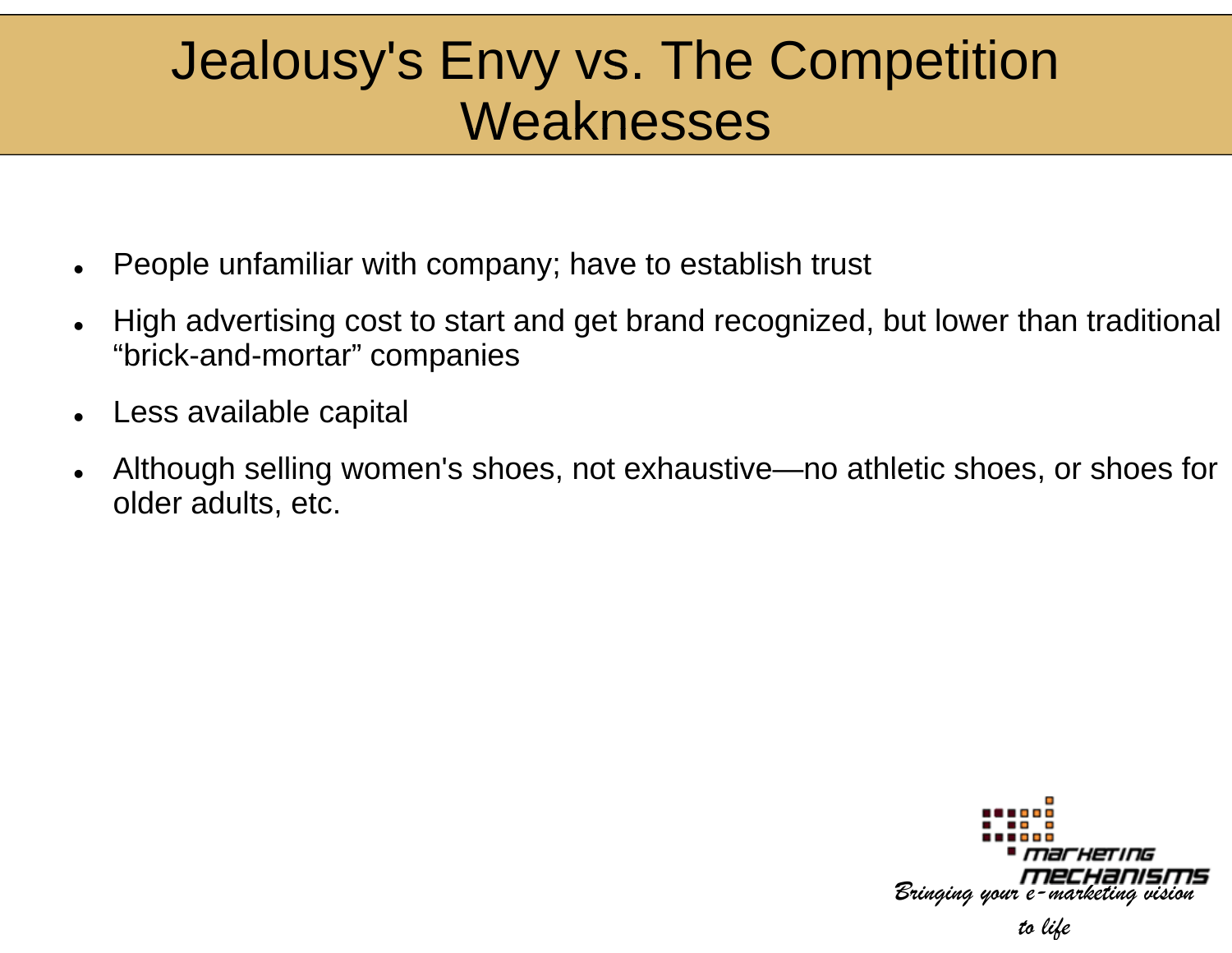### Jealousy's Envy Positi oning

- $\bullet$ • Can sell shoes based on building trust through blogging, social networking; can be known as the "shoe expert"
- $\bullet$ • Can offer shoes in other places like eBay, Amazon for low costs; send customers to website to purchase other shoes and view merchandise
- $\bullet$ • Can edge out competition by heavy marketing; virtual shoe party, providing newsletters about shoe dilemmas, etc.

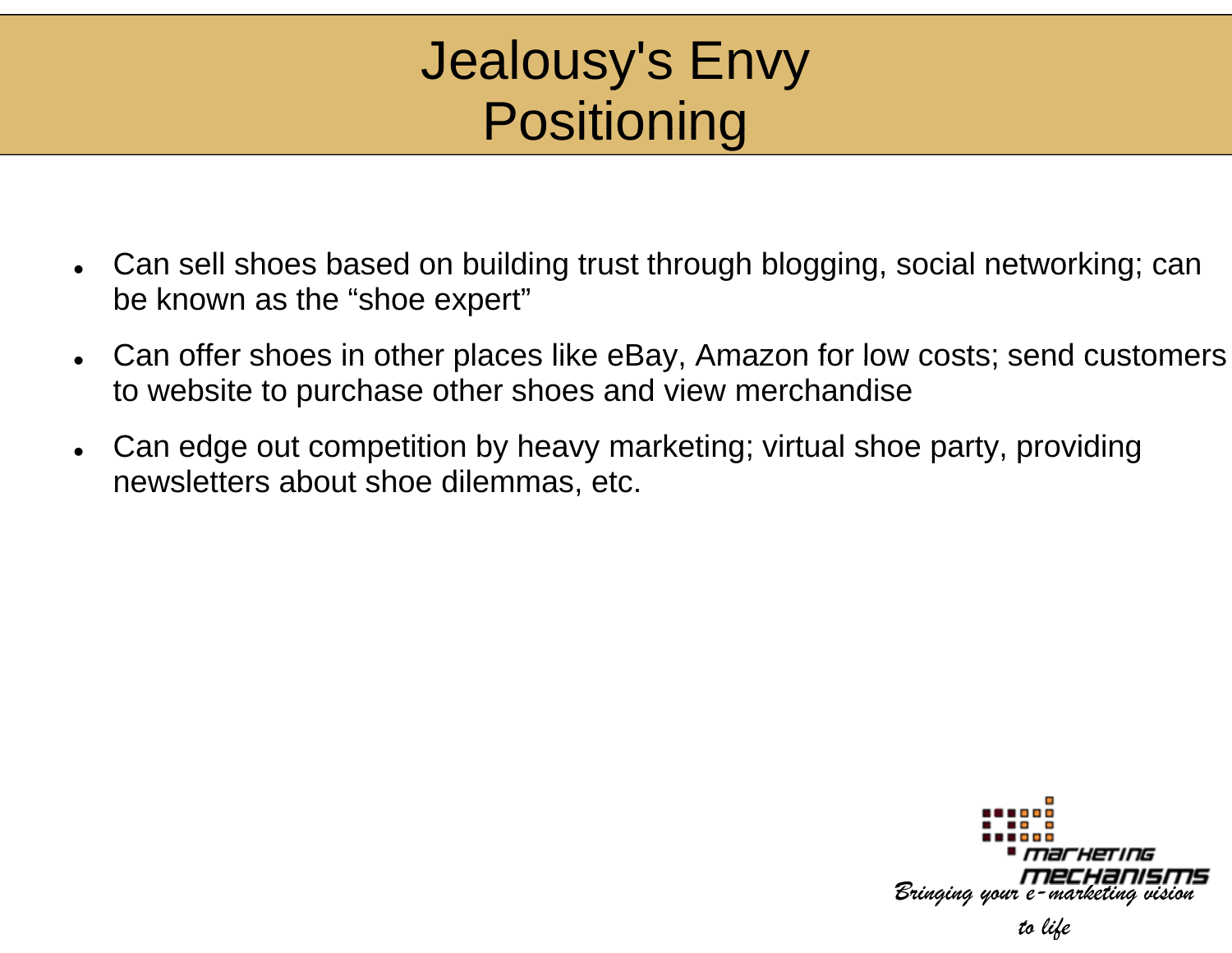# Jealousy's Envy Communication Strategy

 $\bullet$ Announcing launch of site with press release; place the press release on 20+ sites to distribute announcement

Gathering email addresses and designing an email newsletter that announces grand opening

Launching a blog that discusses daily shoe news;

**Banner ad announcing launch in the** *Commercial Appeal*

- 0 Creating pages on social networking sites. These sites include:
	- Facebook 0 Faithbase

0

0

0

- . **MySpace**
- 0 Eons

Glee

- YouTube
- . Flickr

.

.

- . **Digg**
- . **Twitter**
- MyBatanga gg 0

AsianAve

**MiGente** 

- $\bullet$ Eventful
- $\bullet$ LinkedIn
- $\bullet$ BP

*Bringing your e-marketing vision* 

#### *to life*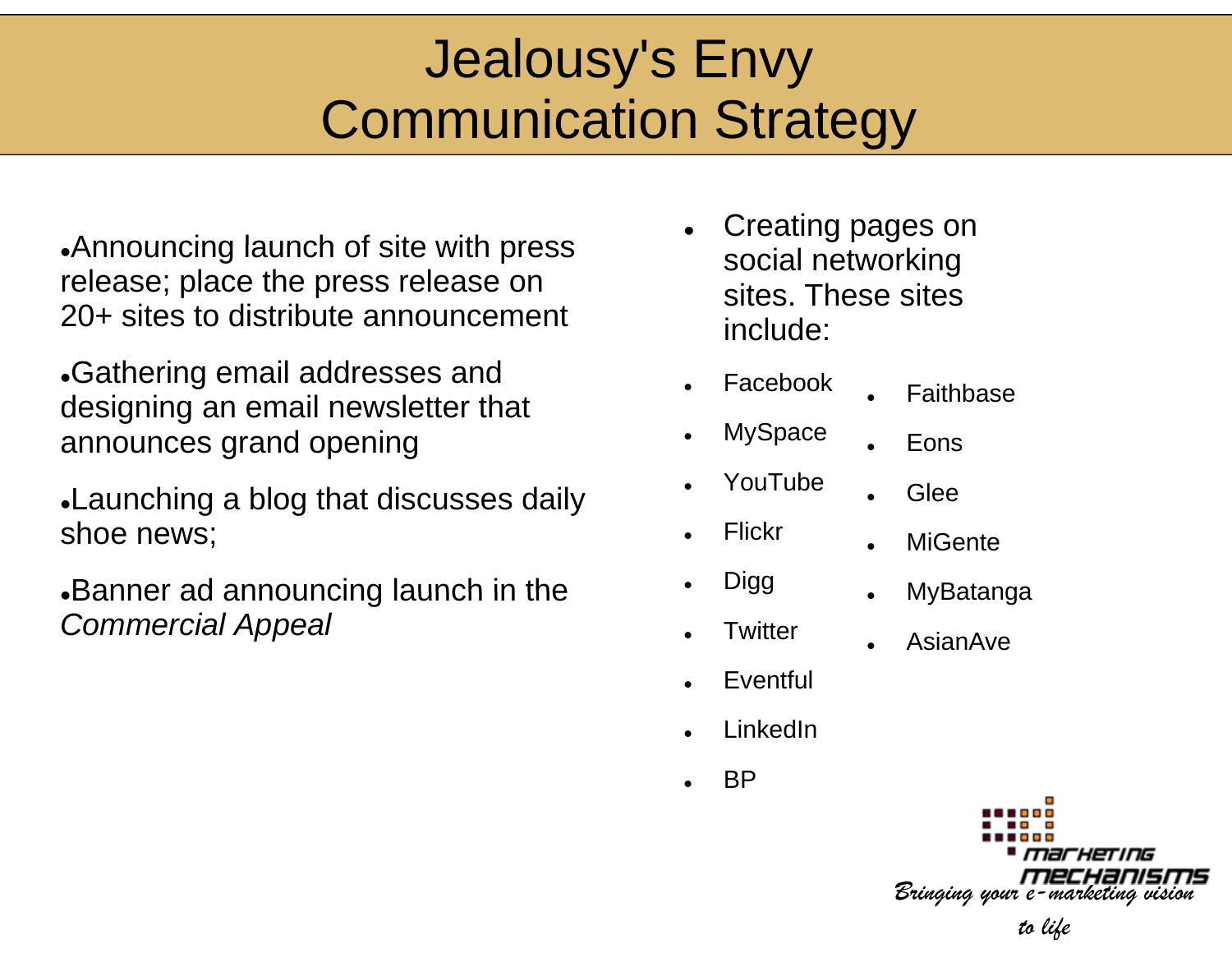## Jealousy's Envy Launch Strategies: The Plan

 $\bullet$ Press releases and all pages should be launched along with website's launch date of 2/8/09. In addition, should work with *Commercial Appeal* to find out quickest date to launch ad.

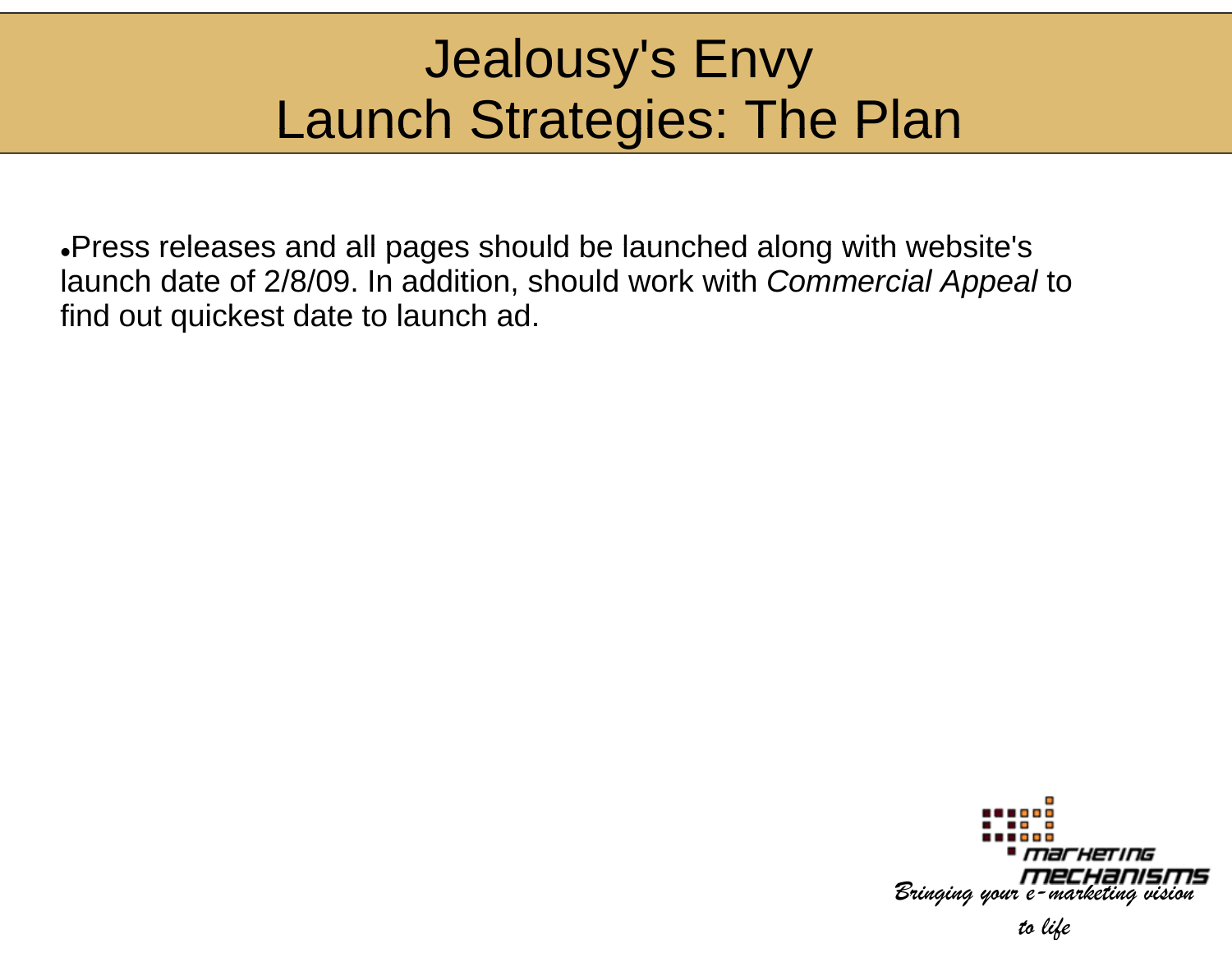#### Jealousy's Envy Launch Strategies – The Budget

| <b>Activity</b>                      | Cost     |
|--------------------------------------|----------|
| Press Releases – 20+ Free Sites Free |          |
| Press Release – PR Web               | \$140.00 |
| <b>Social Networking Sites</b>       | Free     |
| Blog                                 | Free     |
| Advertising in Commercial Appeal     | \$250.00 |
|                                      |          |
| Total                                | \$390.00 |

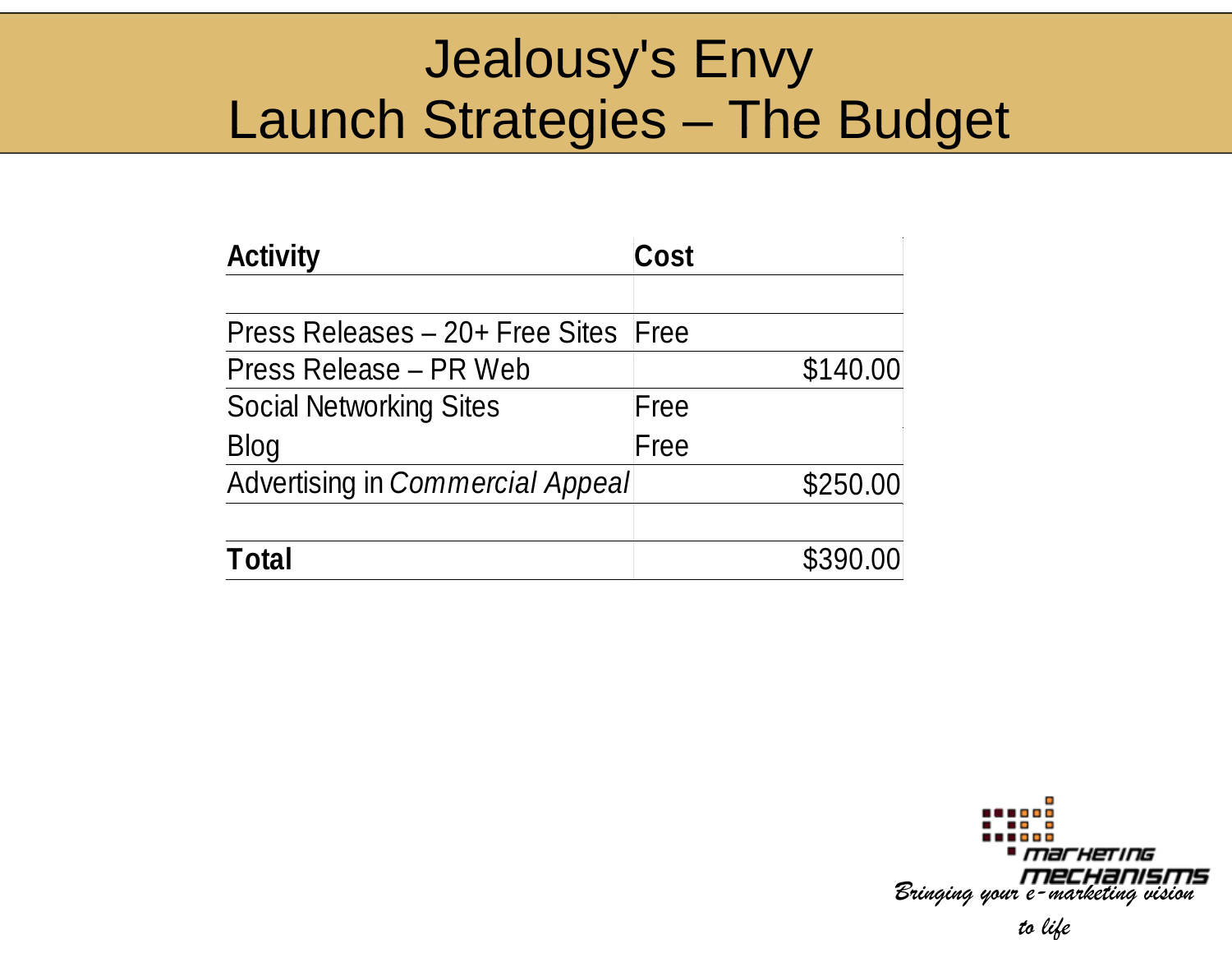## Jealousy's Envy Public Relations Details

#### Will submit the press release the announces the launch of this site **to these websites:**

- $\bullet$ ··1888PressRelease.com
- 0 ··24-7 Press Release
- 0 ··AddPR.com
- 0
- 0 • ··eCommWire.com • ··PR.
- $\bullet$  $\cdot$ ·Express-Press-Release.com
- 0 ··Free-News-Release.com
- 0 ··Free-Press-Release.com
- 0 •·Free-Press-Release-Center.info
- 0 ··FreePressIndex.com
- ··Med y
- e **•** ··MyFreePR.com
	- ··NewswireToday.com
- ··BizEurope.com ··Pag
	- $\bullet$  ... PR.com
	- ·· PR9.net
	- m ··PR-Inside.com
	- m ··PRCompass.com
		- o ··PRlog.com
	- m ··PRurgent.com
		- 0 ··PRzzoom.com
		- 0 ··PressAbout.com
- ··PressMethod.com
- ··PressRelease.com
- ··PressReleasePoint.com
- ··TechPRSpider.com
- ··TheOpenPress.com

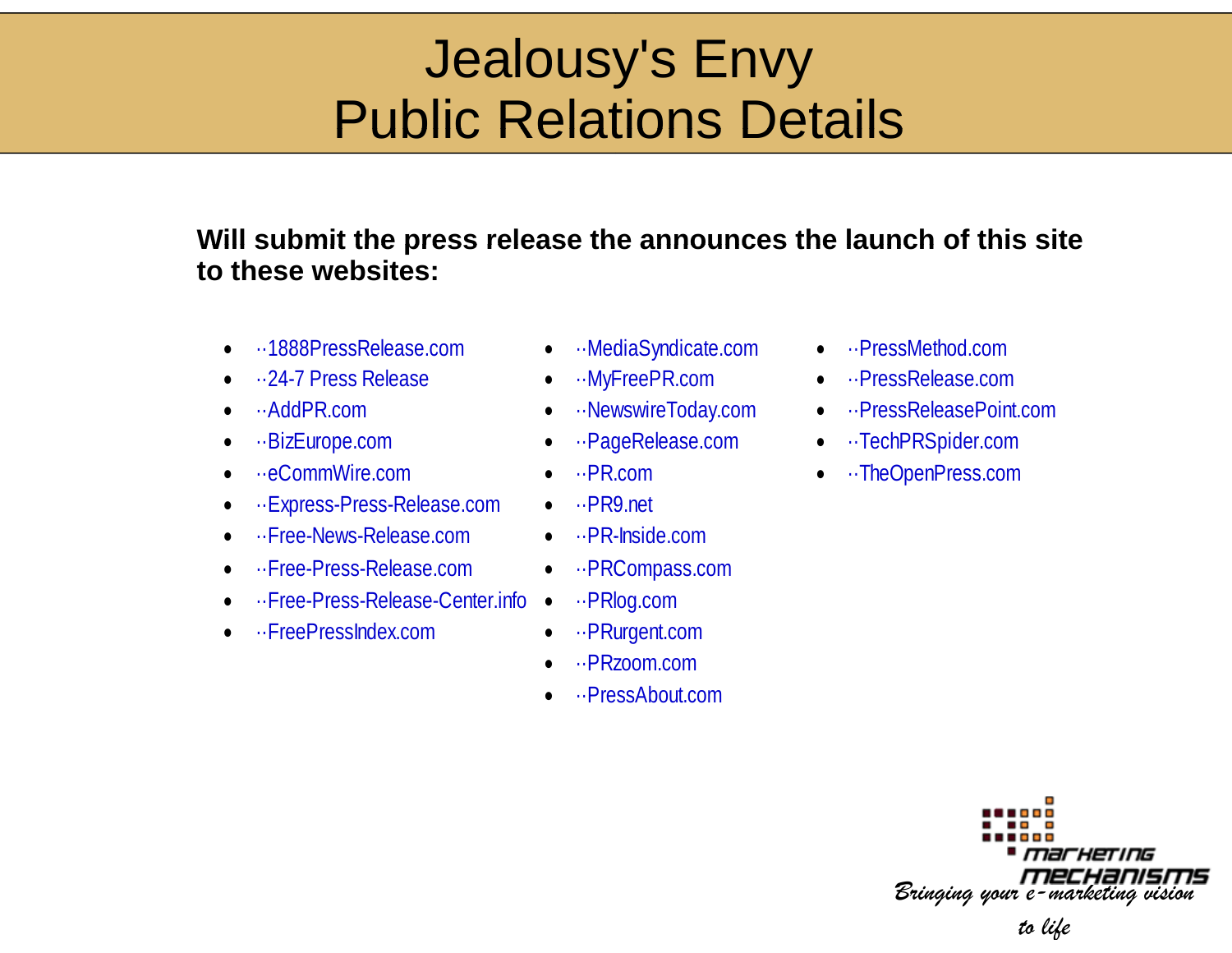## Jealousy's Envy Public Relations Details - Continued...

Will also create press release for PRWeb.com, a popular press release **that gets viewed by MILLIONS d daily. We plan to launch one release that can remain in their archives indefini itely.**

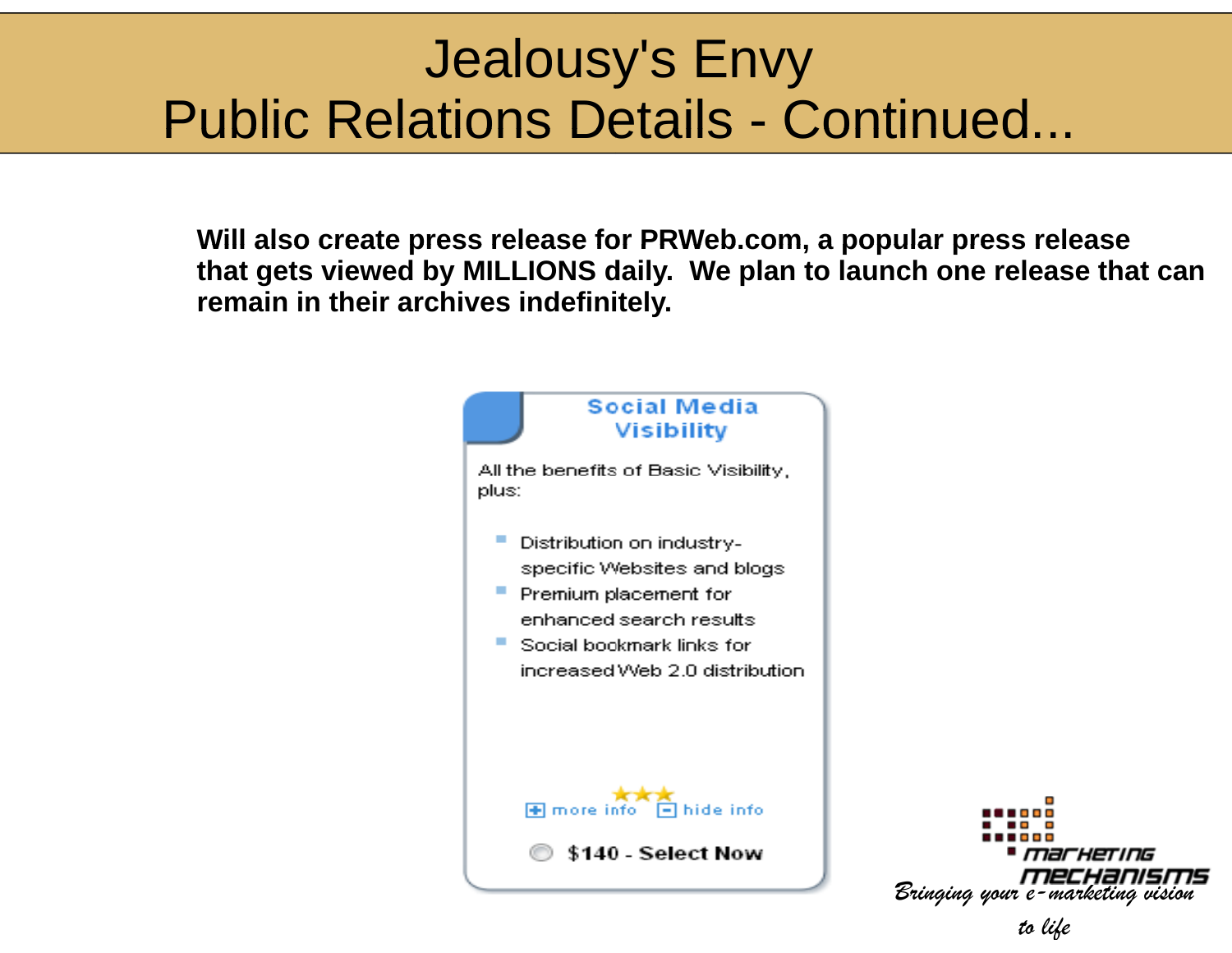#### Jealousy's Envy Advertising

To advertise the site, we will implement Google Adwords, where the site will appear on papers where people search. We can research which words are **the most effective and set a budget— —no "concrete" amount.**

Site can also be advertised on social networking sites along with the created **pages.**

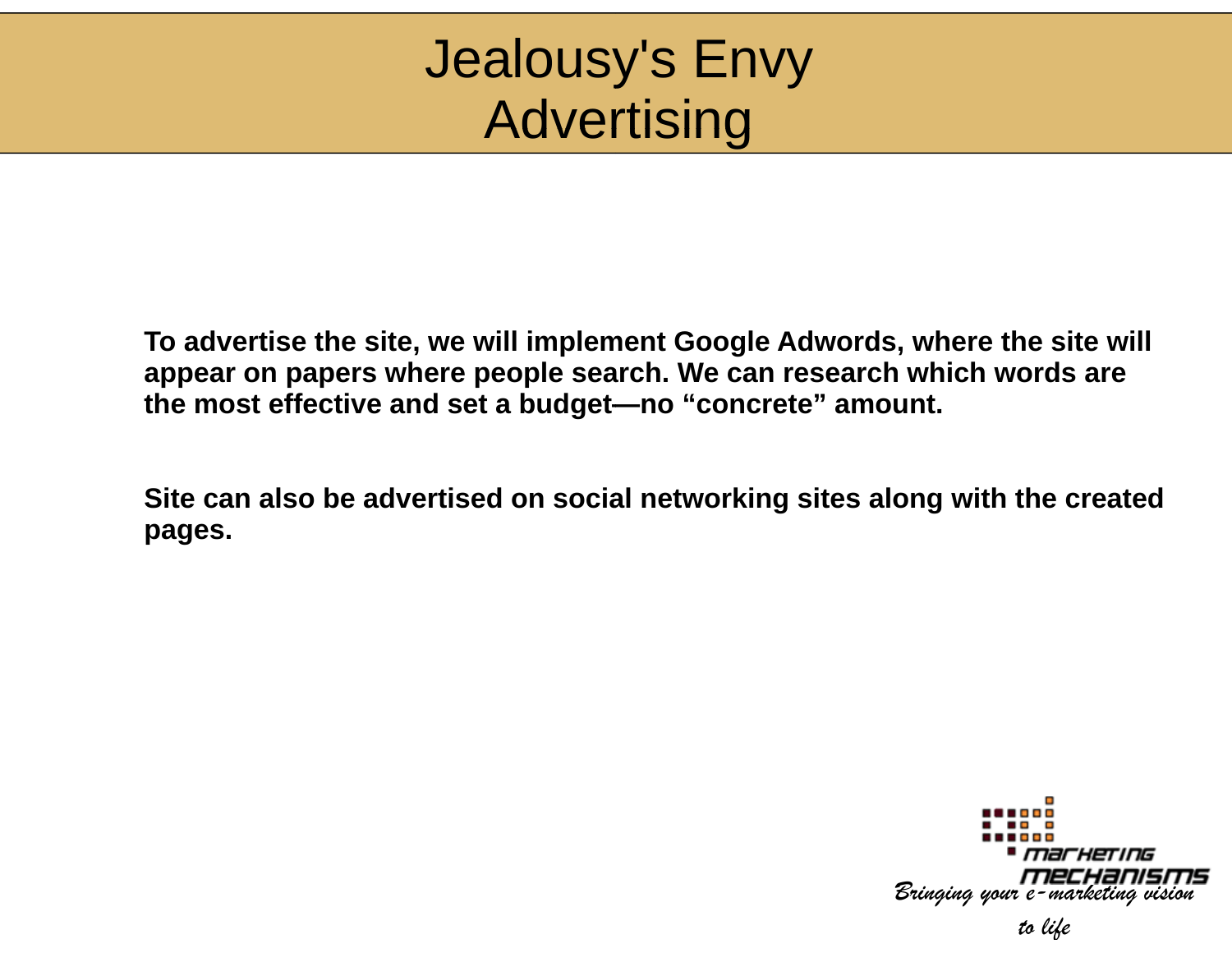#### Jealousy's Envy Other promotions

**A Virtual Shoe Party: A virtual shoe part ty y gy would consist of you showcasing your shoes on popular shoe websites for oth hers to look at. Then we create a virtual shoe party that people can talk with you, ask questions, and buy shoes and accessories!**

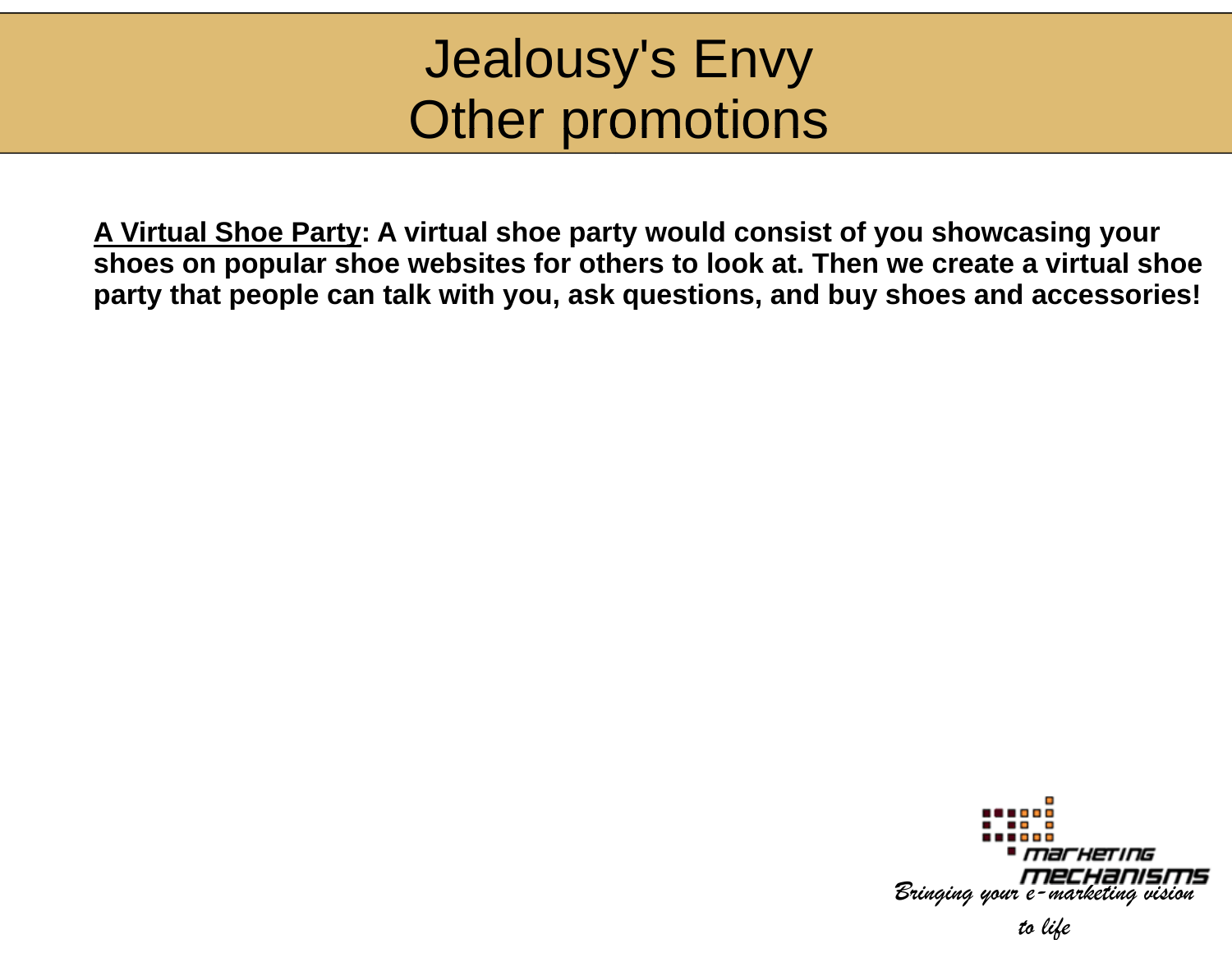## Jealousy's Envy Vertical Marketing

Co-Branding: Jealousy's Envy should also sell its products on eBay and Amazon, **where a huge amount of your Internet aud ience goes looking for shoes. This gives y pp y y ou the opportunity to lure them to your w website.**

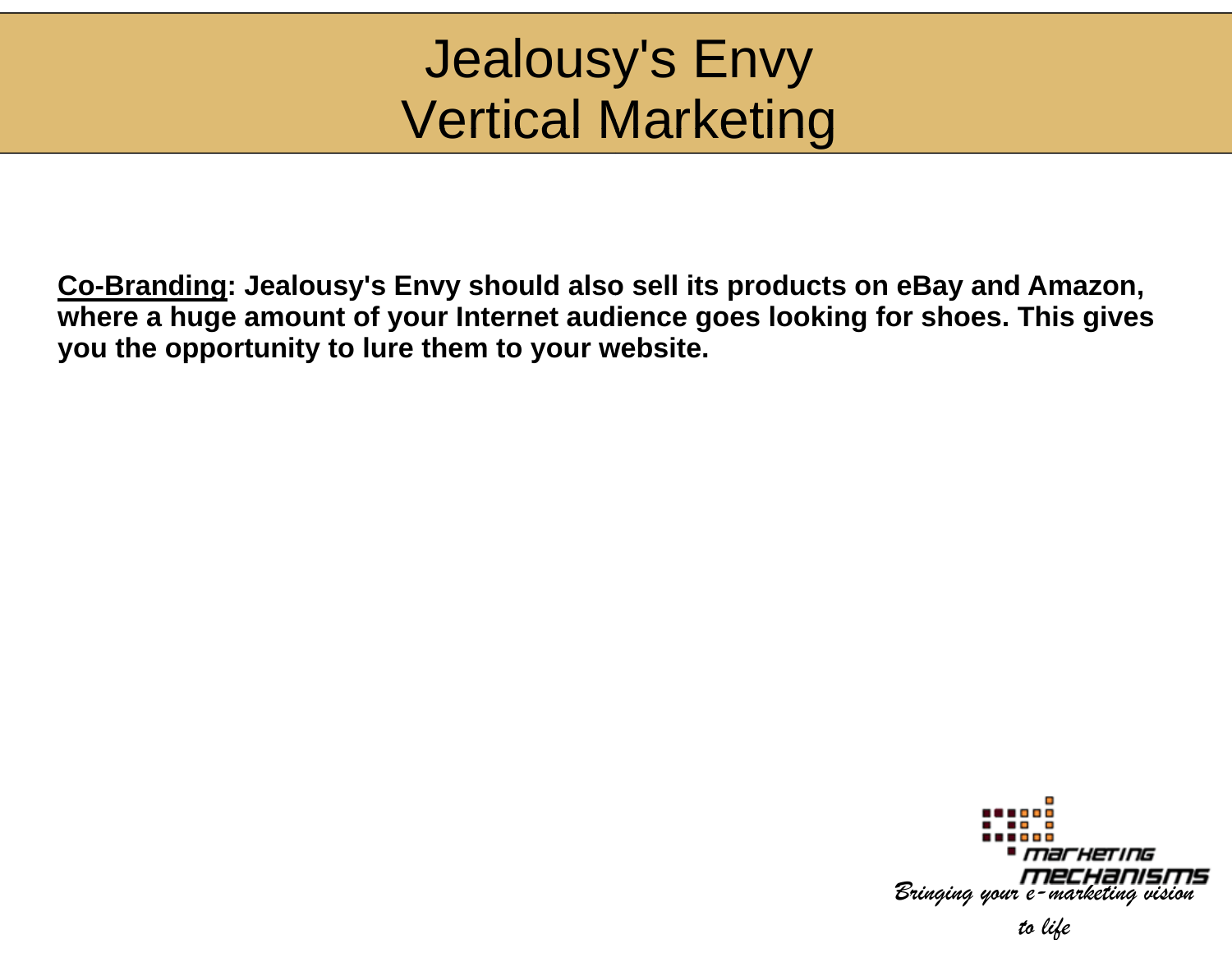#### Jealousy's Envy Distrib bution

All distribution for jealousy's envy includes warehousing in Cordova, TN. All **merchandise will be shipped from the ere.** 

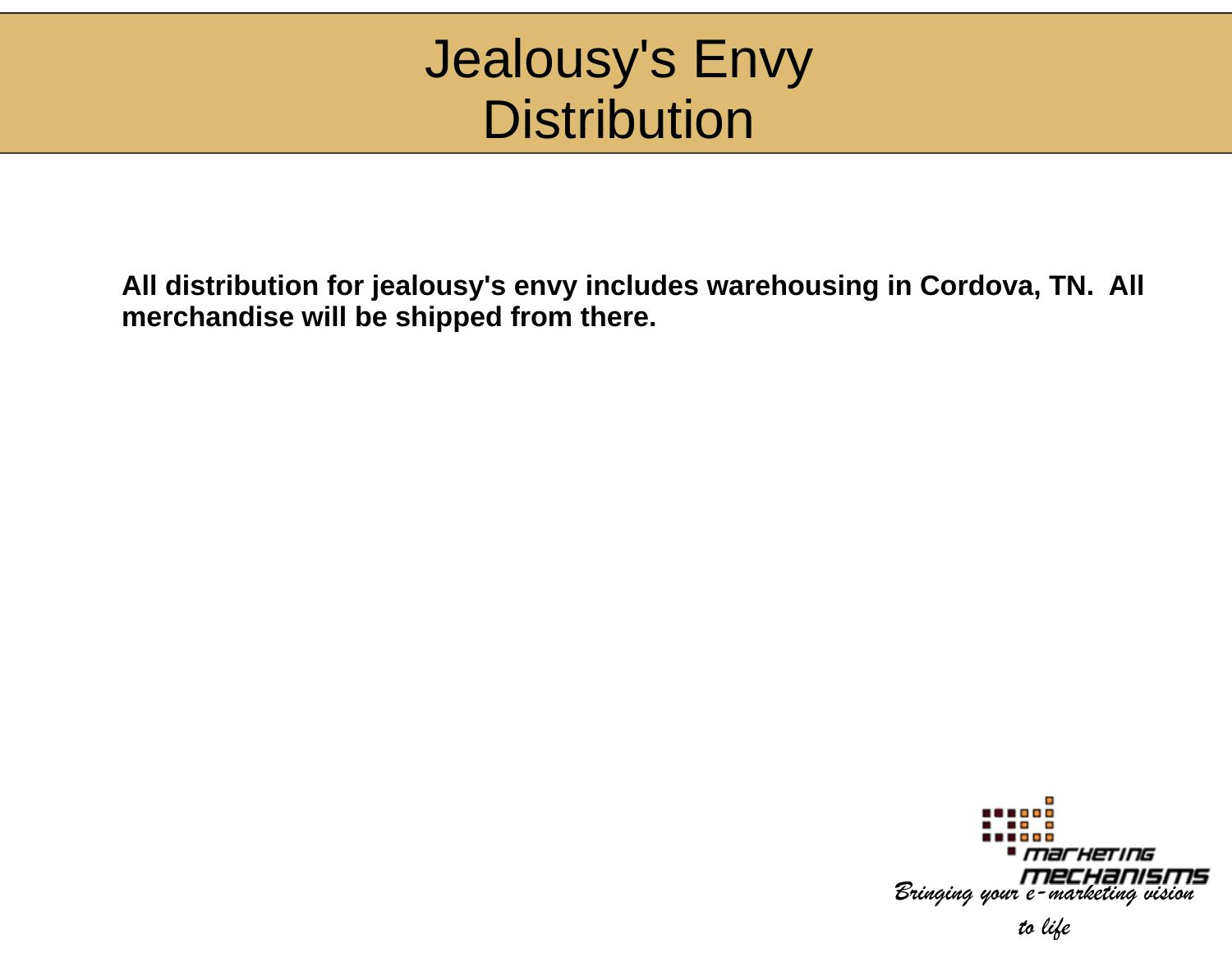#### Jealousy's Envy Schedule

Upon reached agreement, project start to completion should take approximately 2 weeks.

Will decide on schedule for virtual s hoe party/blog stops

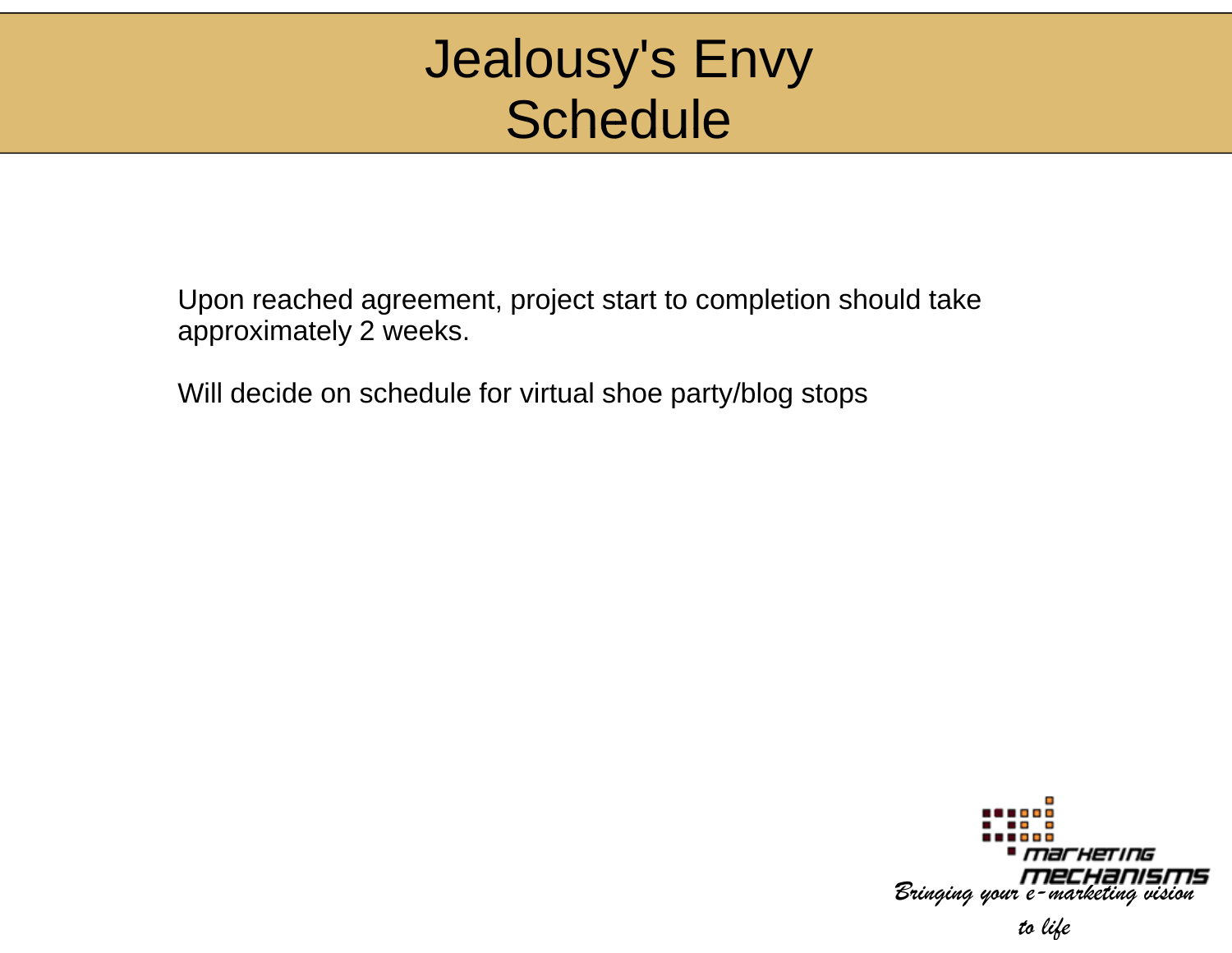#### Jealousy's Envy Success Metrics

Would set up goals and campaigns in Google Analytics to gauge success and make adjustments if mechanisms are not working.

Will supply client with detailed analysis reports and recommendations.